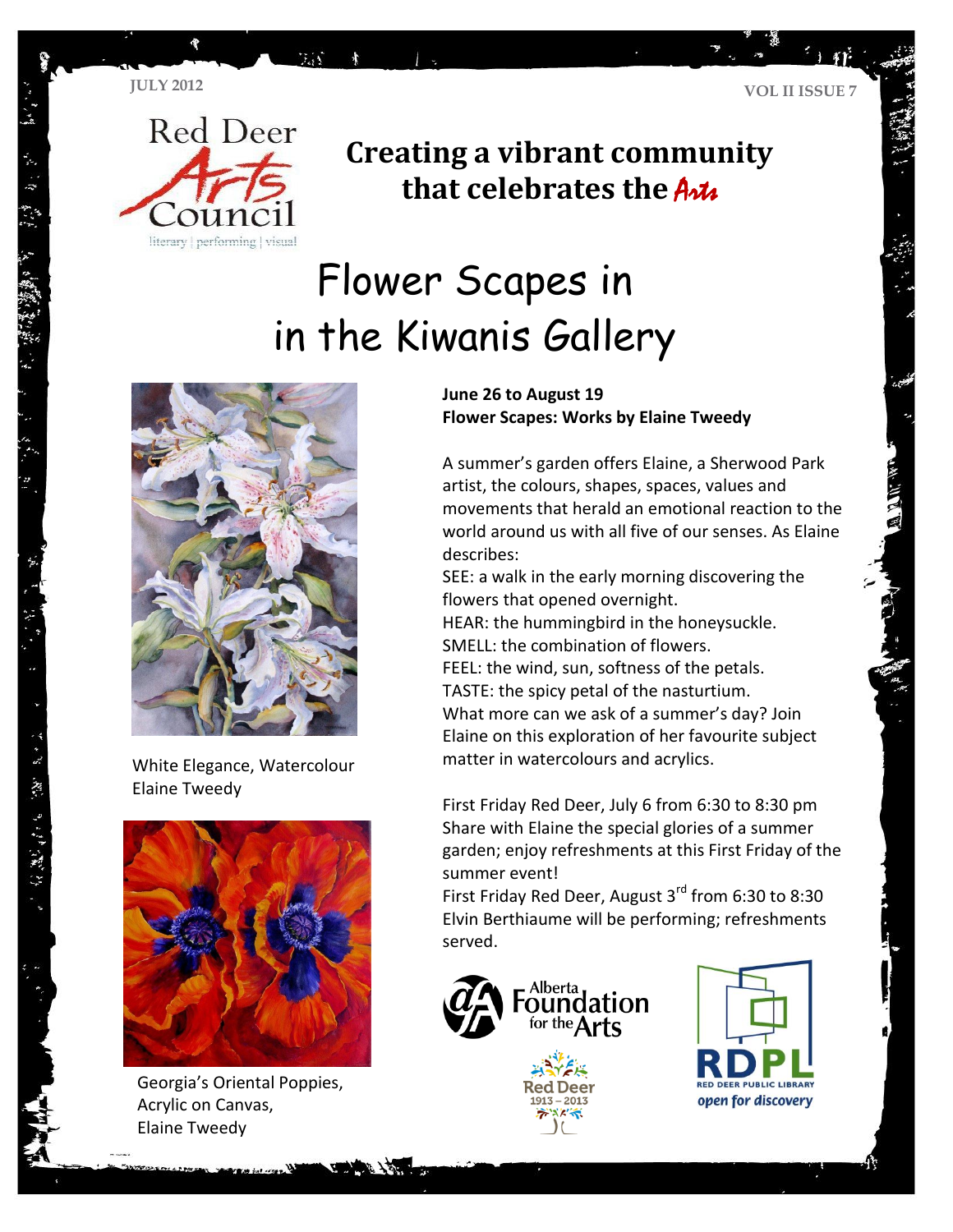$\epsilon$   $\mathcal{N}$  . AV,

**第5章** 

 $\ddot{\sim}$ 

## **JULY 2012 VOL II ISSUE 7** Red Deer's Largest Street Performers Festival Celebrates 10 Years

Article by Brittany Brander

In response to the Greater Downtown Action Plan, the festival was an initiative by the Leadership Network Program. In 2003 working with a volunteer planning committee, CentreFest was brought together through the partnerships of the Downtown Business Association, the City of Red Deer, and various other businesses. This incredibly unique festival features street performers from across the globe that showcases their talents which range from juggling, comedy, and magic to acrobatics, sword swallowing, and fire breathing. Every year since its inception, the festival has grown to see approximately 28,000 people in attendance, and it is now considered the largest street performer festival in Central Alberta.

CentreFest has always been a dynamic and unique festival. It includes several main international and local performers who participate in busking, which is a form of entertainment based on "pitching" the performers' art to the audience. The audience is always thoroughly entertained, because not only are there many scheduled performances, but there are roving performance as well. CentreFest invites a handful of local performers to walk around the festival site and busk to passersby. Of course, there are many other site attractions such as Kinsmen Kids World, located at City Hall Park. This place is geared towards children and features games, crafts, and other activities. Also, because CentreFest usually takes place in mid-summer, the introduction of Rotary Water World has helped festival-goers beat the heat. A mister and water bottles keep the audience cool, hydrated, and entertained. A recent attraction to CentreFest is 100.7FM The River's Music World found in Veteran's Plaza. Here, local musicians are featured to allow exposure for budding artists and to provide a musical ambience to the atmosphere.

To top it all off, CentreFest features some of the best festival food found in Alberta including: minidonuts, tacos, ice cream, waffles, and so much more! CentreFest also includes an extensive street market where participants can scout some of the most eclectic products found in Alberta and beyond. Admission is always free; however, a donation to the performers is encouraged as festivals like this one are how they make a living.

This year, CentreFest is presented by MNP and celebrates its tenth anniversary. Taking place on the July 28-29 weekend, CentreFest promises a good festival with many tricks up the sleeve for this milestone event. An exclusive line-up of performers include: Dan the One Man Band, Pancho Libre, Michael Trautman, Hot Nuts and Popcorn, Fire Guy, and of course, Spandy Andy.

Kinsmen Kids World, Rotary Water World, and 100.7FM The River's Music World are looking for participants, spectators, and volunteers.

A taste of CentreFest will be available on Friday, July 27 at noon at City Hall Park during the ATCO Gas BBQ. The festival will take place that weekend at the intersection of 49<sup>th</sup> Avenue and Ross Street.

So save your toonies, get in on the act, and expect the unexpected! See you on the street!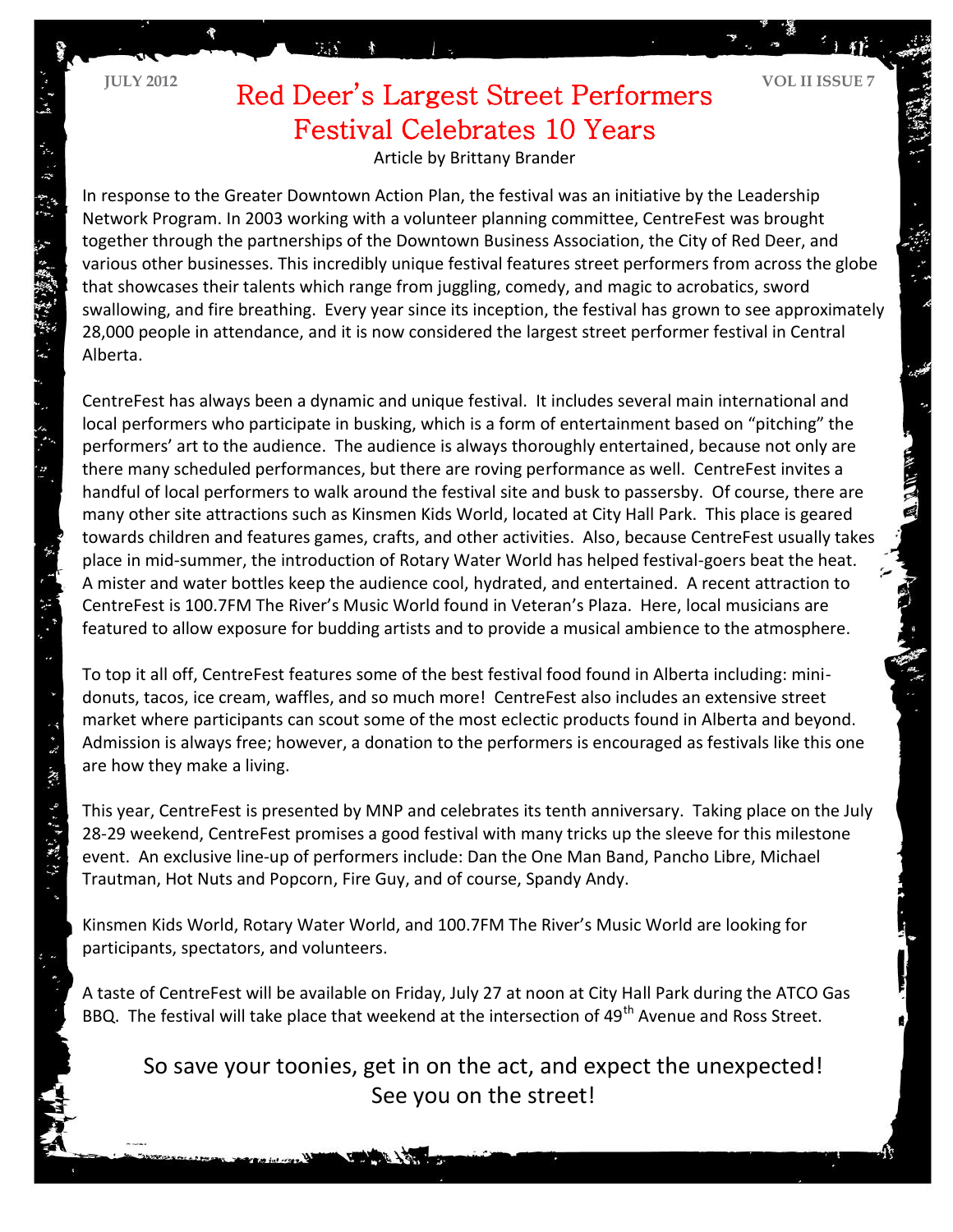贾

### Red Deer Arts Council hosts stall #81 at the Red Deer Farmers Market

We are excited about the joint venture with our individual and organizational members to take Stall #81 (third aisle from the east entrance) for this year's Farmers Market. We wanted to introduce our organization and its membership of artists and arts organizations to the larger community! Look for our sandwich board sign at the site for the duration of the Farmers Market. Welcome to the Tribe and see you at the Market!

Look for the following individual members: Wendy Meeres, Kristin Guttridge, Dawn Candy, Bruce Jabcobson and Marianne Harris (Paintwerx Studios).

Look for the following organizations: Sunnybrook Farm Museum, Red Deer Pottery Club, Art from the Streets, Red Deer Symphony, Red Deer Art Club, Centennial Committee and Centrefest and Festivale with the Downtown Business Association. Red Deer Artwalk Festival was in the stall on June  $9<sup>th</sup>$ !

### Red Deer Arts Council announces its 2012 Scholarship Winners!

The Princess Margaret Scholarship of \$500.00 is awarded to the top scoring submission from a post-secondary student. This year's winner is **Luke Hermary of Sylvan Lake**. Luke is a second year student in the Visual Arts Program at Red Deer College. Luke intends to use the funds to pursue his Bachelor of Fine Arts at the University of Alberta.

The Centennial Scholarship for Secondary Students of \$500.00 is awarded to the top scoring submission from a secondary school student. This year's winner is **Matthew Dane Peavoy of Red Deer**, a student from Lindsay Thurber Comprehensive High School. Matthew intends to use the funds to further his studies at Brandon University for a Bachelor of Music in Piano Performance.

Model Study, Graphite, Luke Hermary

· 3 - 双 3 - 2 - 2 - 2 - 2 - 2 - 2 -



**Casino 2012:** The Red Deer Arts Council would like to thank all the casino workers for our June  $1^{st}$  and  $2^{nd}$  Casino. It is important to the RDAC to have that support! The funds raised from the casino helps us to keep our programs running and the office manned and to help our members connect!

#### **Thanks to:**

Colette McDougall, Roberta Murray, Darcy Gusse Edinga, Ruth Moore, Scott Barnabé, Teresa Neuman, Bruce Jacobson, Michael Dawe, Carol Nault, Dennis Nault, Randy Butler, Marianne Harris, Trent Harris, Marg Viala, Pat Winters, Bob Alspach, Wendy Meeres, Janet Jensen, Melody McKnight, Claudine Fleury, Nancy Hackett, Diane Hermary, Dawn Detarando, Les Vasseur, Ian Long, Tanya Zuzak, Laura Rowe and Diana Anderson.